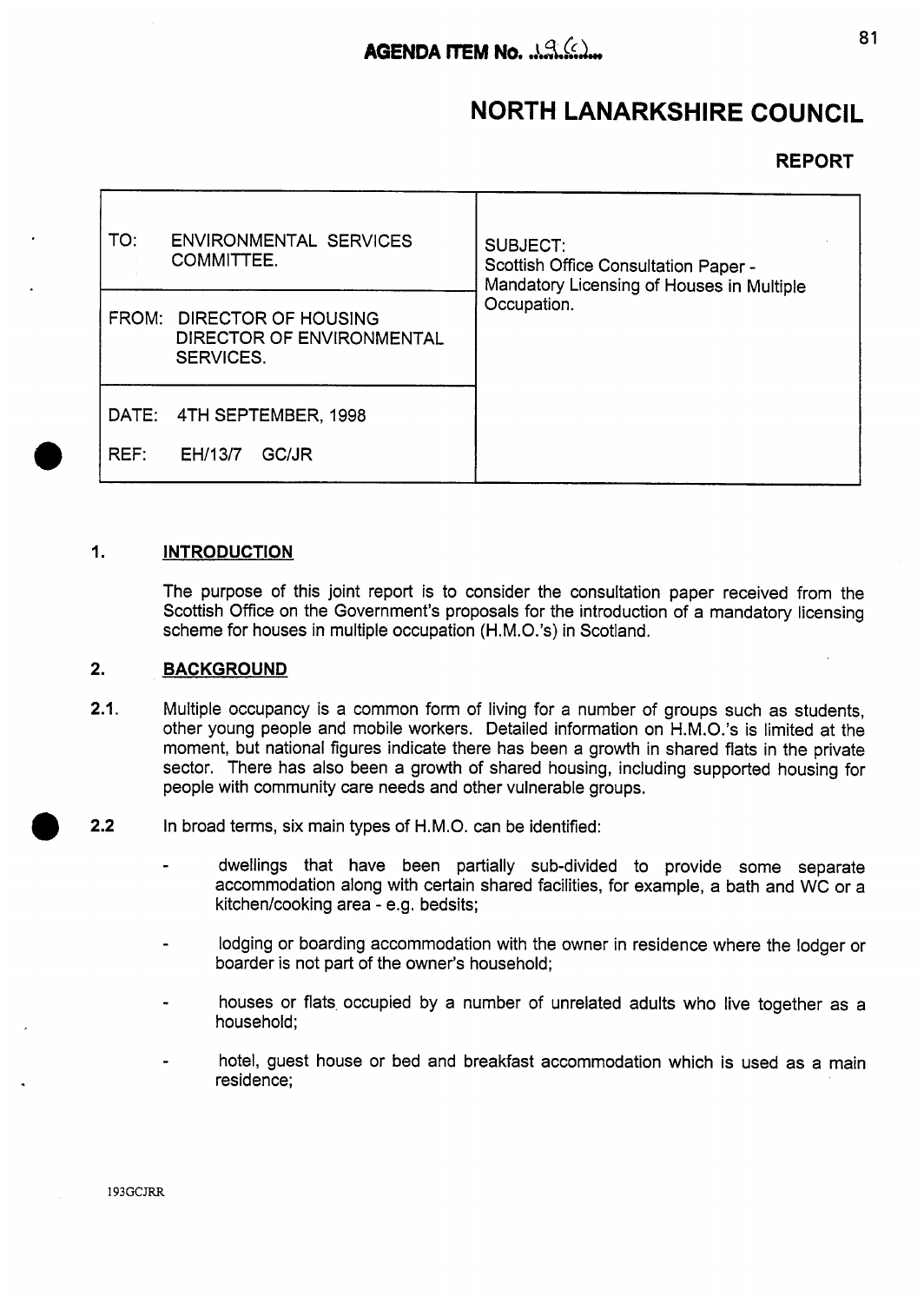- large communal accommodation such as hostels, lodging houses, and halls of residence for students or nurses;
- supported housing such as group homes which includes communal facilities.
- **2.3** The provision of multiple occupancy accommodation provides a valuable service in that it often provides perfectly acceptable accommodation of a type which is well suited for a variety of groups. However, some H.M.O. accommodation does give cause for concern. This is usually in relation to the privately rented sector where there are undoubtedly problems regarding:
	- fire safety;
	- the physical condition of H.M.O.'s, including disrepair, lack of adequate sanitary, cooking or other facilities, and cleanliness;
	- the management of H.M.O.'s, including a lack of control of noise or other anti-social **behaviour by residents; and <br>
	- a lack of co-ordination between different departments within some local authorities**
	- regarding action on H.M.O's creating extra costs for landlords and also confusion and less effective enforcement of the existing legislation, which can affect landlords and tenants.
- **2.4** The current view of the Government is that although the existing powers are wide-ranging, the statutory procedures are often complex and, therefore, relatively time-consuming and expensive. It is also felt that statutory controls focus mainly on the control of the physical condition of H.M.O.'s rather than the way in which they are managed. The most important weakness of the existing regulatory powers is that they foster a piecemeal and fragmented approach.
- **2.5** Statutory powers are already currently available under the Civic Government (Scotland) Act 1982 (Licensing of Houses in Multiple Occupation) Order 1991 whereby Local Authorities have discretion to introduce a licensing scheme for H.M.O.'s. However, very few authorities have taken up those powers. Furthermore, concern has been expressed regarding those Authorities which have introduced schemes in that they have each adopted different policies for administering the schemes. This has attracted adverse responses from various sources including landlords, particularly regarding issues such as wide variations in licensing fees. *0*
- **2.6** In the light of these difficulties the Government view is that the introduction of a mandatory licensing scheme has a number of important potential advantages:
	- it enables local authorities to take a co-ordinated approach to H.M.O.'s across all their various department which should in turn help to avoid duplication and inconsistency in, for example, standards required and enforcement action;
	- this co-ordinated approach can permit the provision of a single point of contact within a local authority on H.M.O.'s for landlords and tenants;
	- since the Civic Government (Scotland) Act 1982 requires licensing authorities to refuse applications if in their opinion the applicant is not a fit and proper person to be a holder of a licence, it provides a powerful mechanism for eliminating or avoiding cases of exploitation in the H.M.O. sector;

*e*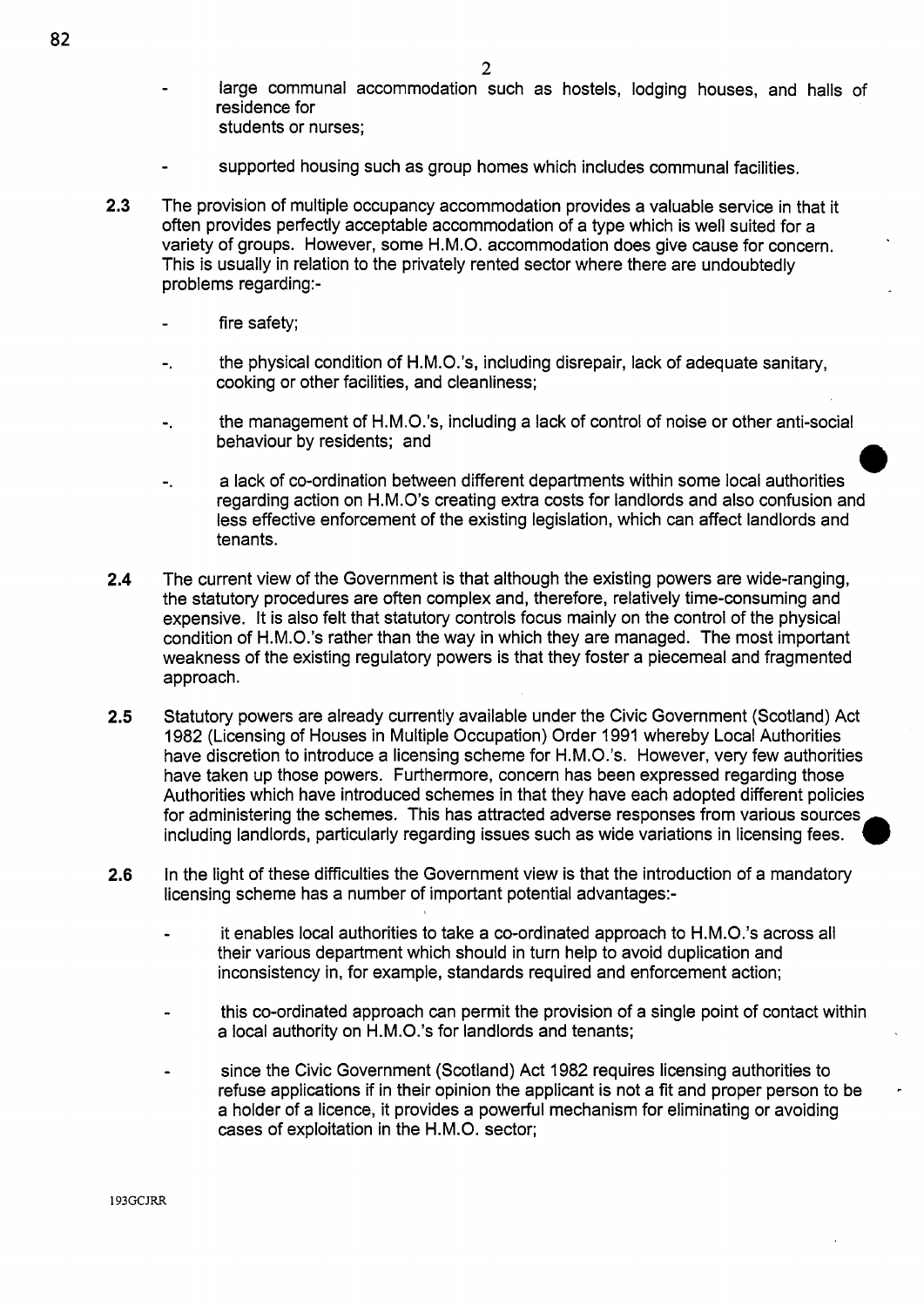**83** 

a co-ordinated and strategic approach to the regulation of H.M.O.'s through licensing can in turn contribute to a more strategic approach to the privately rented sector as a whole which might help, for example, in making decisions on the targeting of improvement and repair grants and the possible use of rent deposits and rent guarantees to give low income tenants access to this sector.

# **3.0 DISCUSSION**

**3.1** The Scottish Office have indicated that they would prefer responses to be given to specific questions contained in the consultation paper and that any response should therefore be **e**  structured accordingly.

The purpose of this is so that the Scottish Office can focus on issues of particular interest to them. It will also assist in the compilation of whatever responses are received from other Local Authorities.

The following proposed response, therefore, reflects the majority view following an internal consultation process and in accordance with the format suggested by the Scottish Office.

- i.<br>to introduce licensing of H.M.O.'s. Question: The merits of making it mandatory for all Local Authorities in Scotland
	- Response: The Council supports the introduction of a mandatory licensing scheme for all Local Authorities in Scotland. It is believed that this initiative should provide the opportunity for a more effective and consistent approach in relation to the regulation of these premises, particularly for those in the private sector.
- ii. Question: Whether mandatory licensing should be introduced either through an order under the Civic Government (Scotland) Act 1982 or by primary legislation.
	- Response: It is felt that the potential advantages of introducing mandatory licensing relatively quickly through an order under the Civic Government (Scotland) Act 1982 far outweigh the more lengthy process of opting for the introduction of new primary legislation. Thereafter once the Licensing Scheme is operational, the opportunity can be taken to consider whether it would be appropriate to adopt further legislative charges.
- iii. Question: Whether the activity to be licensed should be defined as "the letting of premises as an H.M.O."
	- Response: The discretionary powers granted to Local Authorities in 1991 allowed them to introduce licensing schemes for H.M.O.'s The activity for which any such licence is required relates to "the use of premises as a

**I93GCJRR**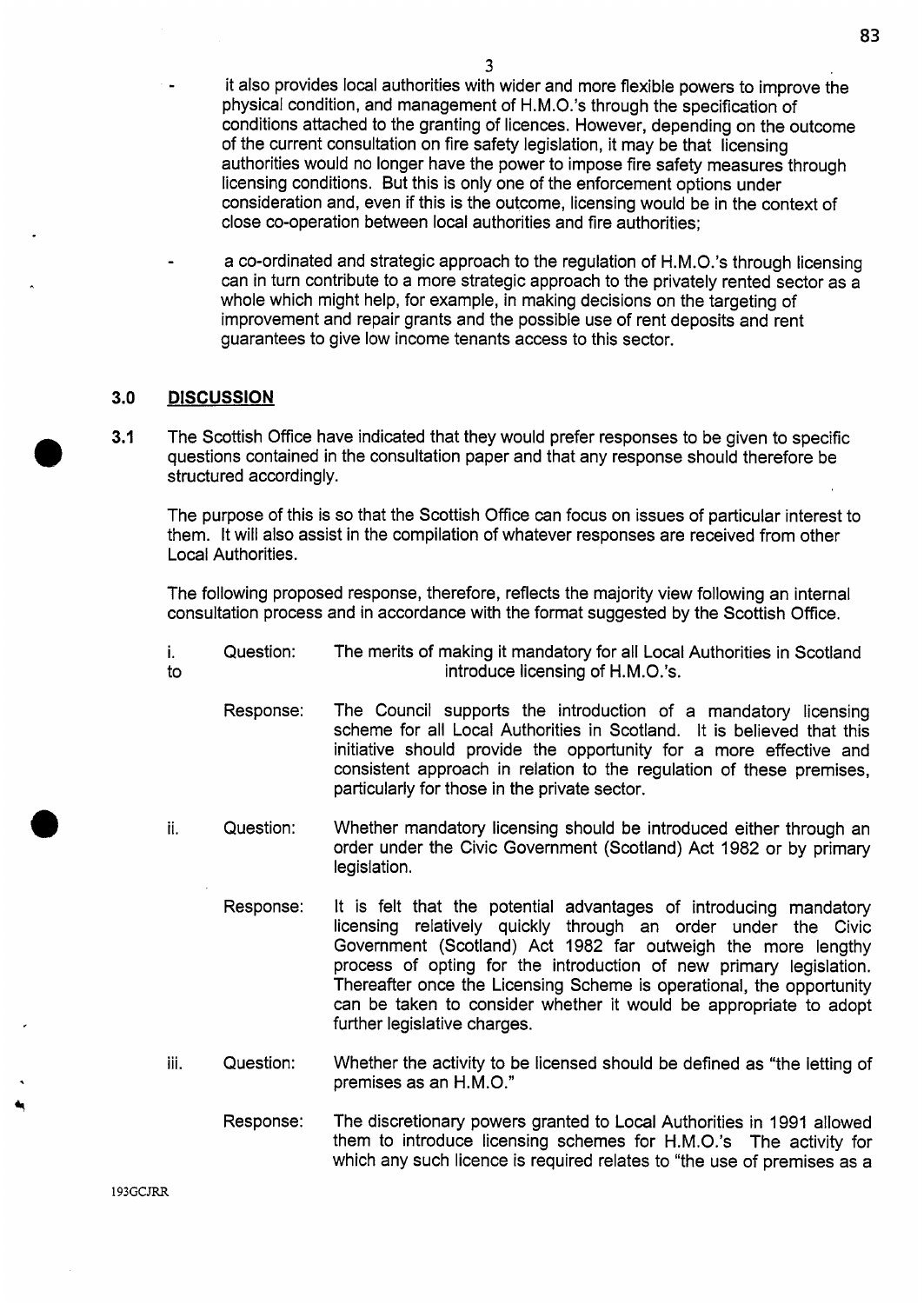4<br>house in multiple occupation". It is considered that it would be beneficial and more appropriate if "use" was replaced by "letting" as this more accurately reflects the activity of an H.M.O. and is understood in terms of law. It is also likely to reduce the possibility of a conflict between licensing decisions and the statutory rights of security of tenure.

-

- iv. Question: Whether the basic definition in the 1991 Order should be adopted; or whether this definition should be varied either to allow for a different threshold, for example a threshold which **is** more or less than the proposed four persons, or for the threshold to be expressed in terms of a different yardstick such as bed spaces.
	- Response: The 1991 Order defines an H.M.O. as "a house which is the only principal residence of more than four people, being persons who are not all members either of the same family or of one or two other families."

The difficulty with the definition so far as this Authority is concerned is that the majority of premises used for H.M.O. purposes are relatively modern 2 and 3 bedroom properties which were formerly owned by the Local Authority or the Development Corporation. Many of these premises only have 3 or **4** residents, most of whom are in receipt of housing benefit. The premises can be acquired relatively cheaply by individuals who go on to operate several of these premises as H.M.O.'s. Quite often, apart from collecting benefit payments. Quite often, apart from collecting benefit payments, managerial controls are negligible and residents are left to their' own devices, which can lead to considerable aggravation for others living nearby. Clearly if the threshold level for residents is too high, most of the H.M.O.'s in North Lanarkshire would remain outwith the proposed Licensing Scheme. Accordingly it is recommended that the threshold level should be set at **three** or more residents.

So far as the issue on how to express the threshold size is concerned, this Authority believes that it would be more beneficial to consider the number of residents rather than other options such as bedspaces. Local Authorities should be able to determine those people resident during inspections and thereafter cross check Housing Benefit payments and Council Tax records.

- V. Question: Whether the proposed size threshold should be introduced in stages, and if so what these states should be.
	- Response: The introduction of the proposed Licensing Scheme will undoubtedly have financial implications for landlords and, therefore, a staged size threshold scheme would assist them with any additional costs they may incur. However, so far as the residents are concerned, any delay in implementing contracts may have a detrimental affect in some instances. The Council believe that the interests of the residents should be paramount and therefore this Authority would not support a staged size threshold plan. Notwithstanding this, in order for the proposed licensing scheme to be a success, proper account has to be taken of the interests of all parties,

**193GCJRR**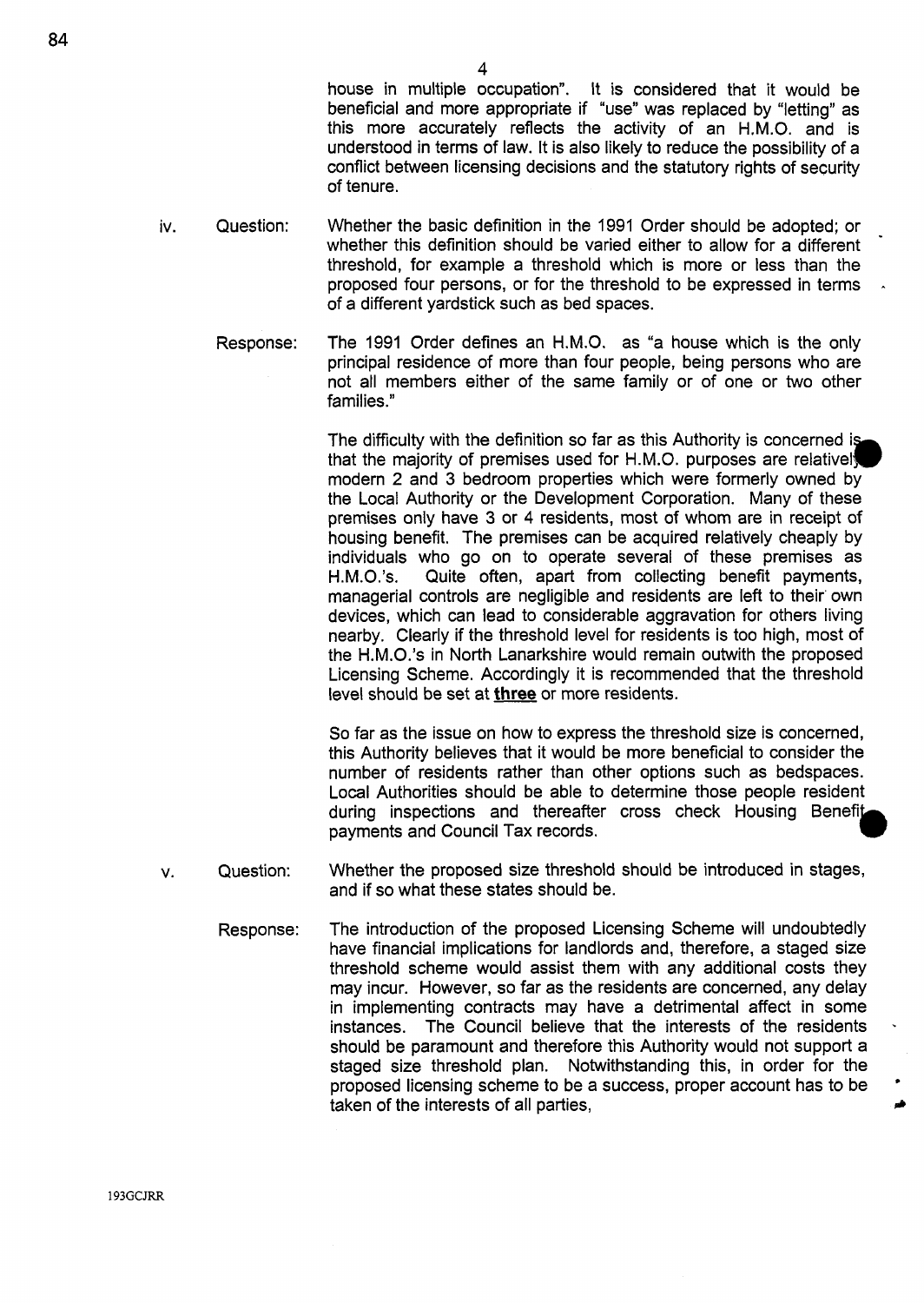including responsible landlords. The introduction of a mandatory licensing scheme will undoubtedly result in additional costs for them. It is believed that this issue can be tackled by appropriate amendments in grants entitlements. This issue is addressed more fully further on within this response.

**85** 

- vi. Question: Whether in principle, there should be provision for exemptions.
	- Response: Yes.
- vii. Question: If exemptions are to be allowed, whether exemptions should be made in terms of categories of H.M.O.'s adequately covered by other means or alternatively through requiring risk assessments to be completed of each licensable H.M.O. and exempting low risk H.M.O.'s (which would require primary legislation).
	- Response: The majority of problems regarding H.M.O.'s relate to those found in the private sector. Premises operated by the public sector and other groups such as housing associations are already properly regulated. The Council therefore believes it would be unnecessary and wasteful of resources to target these categories of premises and recommends that they should be exempted.

So far as the remainder of the premises are concerned, the Council supports the proposed initiative to introduce a risk assessment scheme, as this would permit Local Authorities to target scarce resources more effectively. Perhaps this concept could initially be utilised in association with the introduction of a Code of Practice giving clear guidance on scoring mechanisms, frequencies of inspections and other relevant issues.

- viii. Question: Whether there are any provisions as to conditions which should or should not be included in licence conditions which consultees would wish to be specified in an order under the 1982 Act (if legally possible) or primary legislation?
	- Response: It is essential that conditions relating to fire safety are included, if possible, as part of licence conditions. It would also be desirable to consider the inclusion of controls relating to the fabric and amenities of the premises.
- ix. Question: The need for any order introducing mandatory licensing to include the modifications to the 1982 Act provisions, and other procedural requirements.
	- Response: The Consultation Paper refers to Section 3 of the 1982 Act which lays down the statutory timescale for reaching a final decision on an application. It is quite clear that the timescale laid down (i.e. six months for reaching a final decision) did not envisage the complexities which will be associated with the licensing of H.M.O.'s. An extension of that time limit in all cases for new applications should now be considered appropriate. In addition, the obligation to consider an application within three months should be removed at least in respect of new applications. In many cases the consultation process (which is administrative in nature) would not be complete within three months;

**193GCJRR**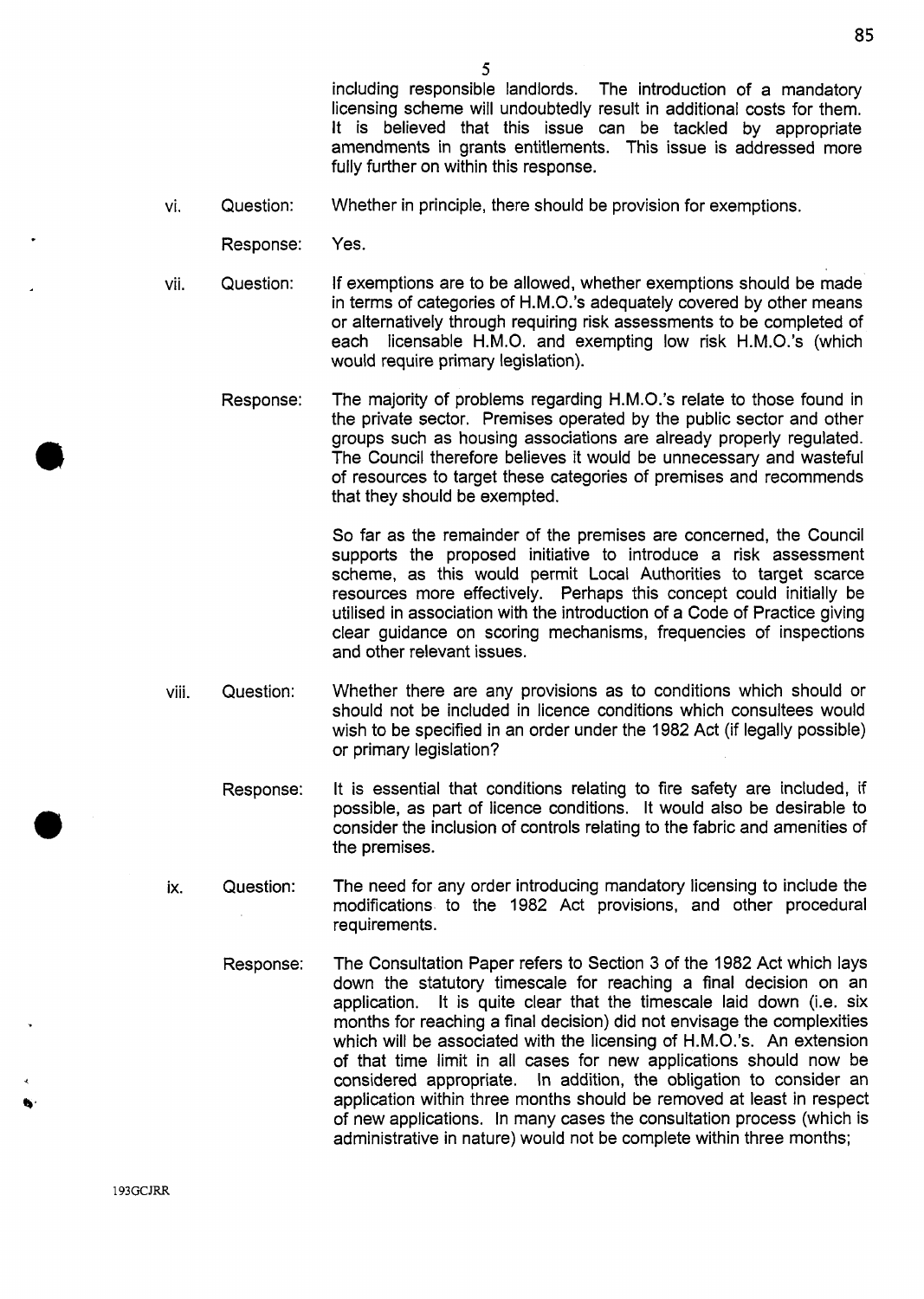Paragraph 6 of the First Schedule imposes a restriction on subsequent applications where the licensing authority have refused an application by the same applicant within the preceding twelve months. In respect of H.M.O.'s, licence applications will be made in respect of existing premises which have existing tenants. Refusal of a new grant application will therefore have a drastic affect on both the landlord and also potentially the tenants. Whilst a subsequent application can be . made within twelve months if there is "a material change in circumstances" given the ambiguity of this phrase, it is suggested that the general restriction on subsequent applications should be lifted in respect of H.M.O.'s;

-

Paragraph 14 of the First Schedule imposes a duty on the licensing authority to keep a register of all applications for licences made in terms of the Schedule. It is generally the case that the administration and processing of Civic Government licence applications are dealt with centrally, e.g. by the Licensing Authority's Department of Administration or similar department. It is not anticipated that this will be the case with the licensing of H.M.O.'s. Whilst there should still b H.M.O.'s, such a register should be kept by the specific department dealing with the processing of the applications. **To** avoid any ambiguity or confusion, there is an argument that paragraph 14 should be amended along the lines that a separate register is to be kept in respect of H.M.O.'s. a requirement to keep a register in respect of the licensing  $d$ 

- X. Question: Whether any other modifications and procedures should be introduced for H.M.O. licensing (if legally possible).
	- Response: One of the practical difficulties in dealing with H.M.O.'s is trying to establish the identity of the landlord. It is recommended that proposed licensing procedures should include the submission of a photograph of the landlord. This procedure would be in accordance with current routine licensing arrangements under the Civic Government (Scotland) Act 1982, whereby applicants are requested to submit photographs along with the licence application form.

Another initiative to try and establish the identity of landlords would b for Local Authorities to be linked up to the Register of Sasines. Nort Lanarkshire Council is currently piloting a scheme in the Housing Benefits section. *b* 

- xi. Question: The likely costs of introducing mandatory licensing of H.M.O.'s in Scotland and on the figures and calculations set out in the Regulatory Assessment, particularly on the validity of the assumptions made.
	- Response: It is difficult to predict costs for Local Authorities until further details become available not least the level set for numbers of residents whereby premises would require to be licensed.

However, it is likely that there will be initial non-recurring costs sustained by the Local Authority for the introduction of H.M.O. licensing arrangements. These costs will be dependent on the number of local H.M.O.'s and the existing H.M.O. knowledge in the authority. There will also be a cost incurred by any improvement and repair grants sought by landlords for property upgrades.